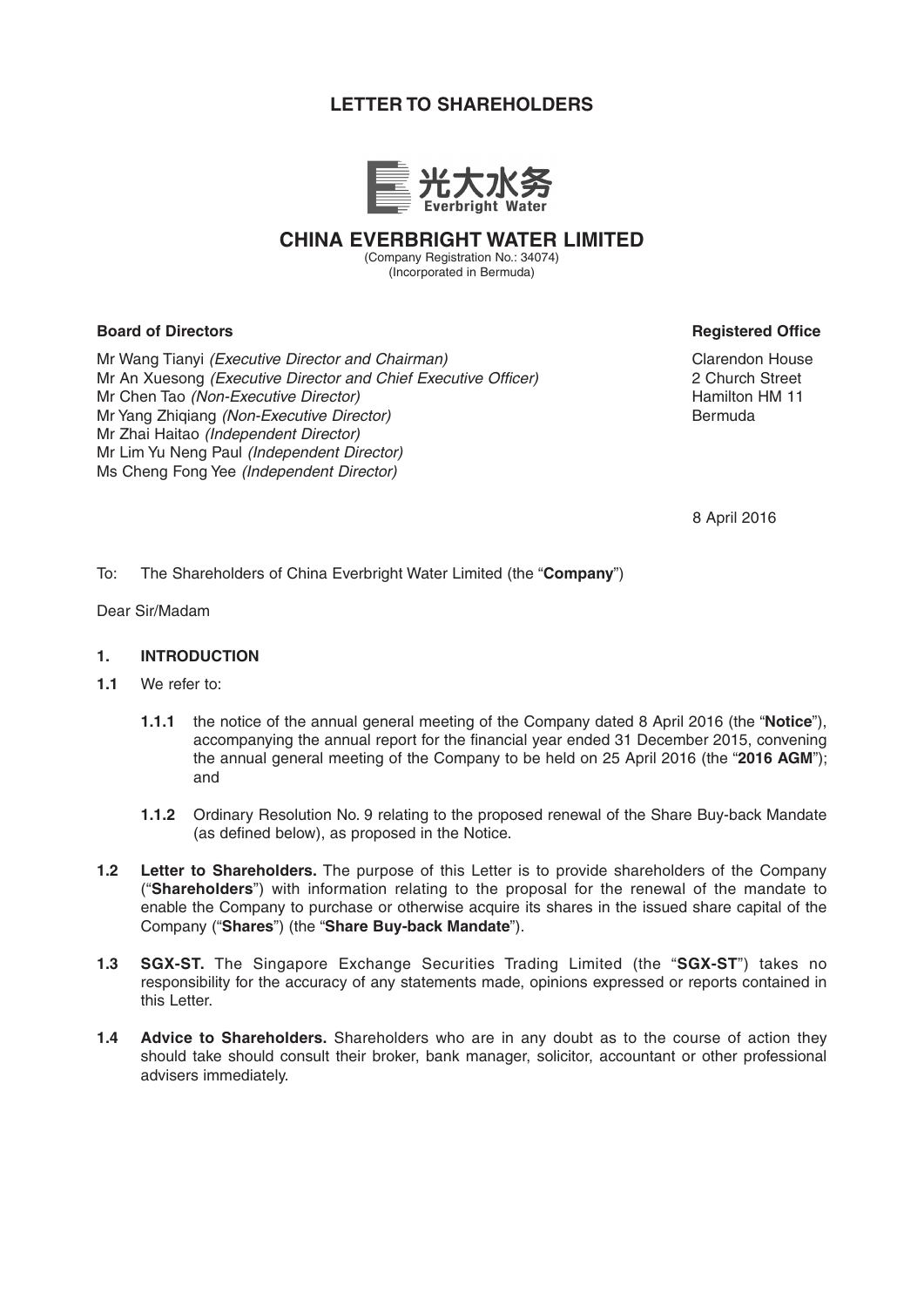# **2. THE PROPOSED RENEWAL OF THE SHARE BUY-BACK MANDATE**

**2.1 Background.** Shareholders had approved the Share Buy-back Mandate at the special general meeting dated 15 December 2015 (the "**2015 SGM**"). The authority and limitations of the Share Buy-back Mandate were set out in the circular to Shareholders dated 20 November 2015 and the ordinary resolution in the notice of the 2015 SGM. The Share Buy-back Mandate approved at the 2015 SGM was expressed to continue in force until the next annual general meeting of the Company and, as such, will be expiring on 25 April 2016, being the date of the forthcoming 2016 AGM. Accordingly, Shareholders' approval is being sought for the renewal of the Share Buy-back Mandate at the 2016 AGM.

As at 31 March 2016, the latest practicable date prior to the printing of this Letter (the "**Latest Practicable Date**"), the Company had purchased or acquired an aggregate of 7,793,400 Shares by way of Market Purchases in the preceding 12 months pursuant to the Share Buy-Back Mandate approved by Shareholders at the 2015 SGM. The highest and lowest price paid for the purchases was S\$0.505 and S\$0.480 per Share respectively. The total consideration paid for all the purchases was S\$3.84 million.

**2.2 Rationale.** The Share Buy-back Mandate will give the Company the flexibility to undertake purchases or acquisitions of its Shares at any time, subject to market conditions, during the period that the Share Buy-back Mandate is in force. Share purchases or acquisitions allow the Company greater flexibility over its share capital structure with a view to improving, *inter alia*, its return on equity.

It should be noted that the purchase or acquisition of Shares pursuant to the Share Buy-back Mandate will only be undertaken if it can benefit the Company and Shareholders. No purchase or acquisition of Shares will be made in the circumstances which would have or may have a material adverse effect on the financial position of the Company, or the Company and its subsidiaries (collectively, the "**Group**"), and/or affect the listing status of the Company on the SGX-ST. In addition, any purchase or acquisition of its Shares has to be made in accordance with, and in the manner prescribed by the Companies Act 1981 of Bermuda (as amended) (the "**Bermuda Companies Act**"), the bye-laws of the Company (the "**Bye-laws**"), the listing manual of the SGX-ST (the "**Listing Manual**") and such other laws and regulations as may, for the time being, be applicable.

**2.3 Authority and Limitations.** The authority and limitations on the purchase or acquisition of Shares by the Company under the Share Buy-back Mandate are summarised below.

# **2.3.1 Maximum number of Shares**

 The total number of Shares which may be purchased or acquired by the Company pursuant to the Share Buy-back Mandate is limited to that number of Shares representing not more than 10 per cent. of the total number of Shares (excluding treasury shares) as at the date of the 2016 AGM.

 As at the Latest Practicable Date, no Shares were held as treasury shares. Purely for illustrative purposes, on the basis of 2,600,220,862 Shares as at the Latest Practicable Date and assuming that between the Latest Practicable Date and the date of the 2016 AGM (i) no new Shares are issued and (ii) no Shares are held as treasury shares, then not more than 260,022,086 Shares (representing 10 per cent. of the total number of Shares as at that date) may be purchased or acquired by the Company pursuant to the Share Buyback Mandate.

# **2.3.2 Duration of authority**

 Purchases or acquisitions of Shares may be made, at any time and from time to time, on and from the date of the 2016 AGM, at which the Share Buy-back Mandate is approved, up to:

 (i) the date (being a date after the 2016 AGM) on which the next annual general meeting of the Company is held or required by law to be held;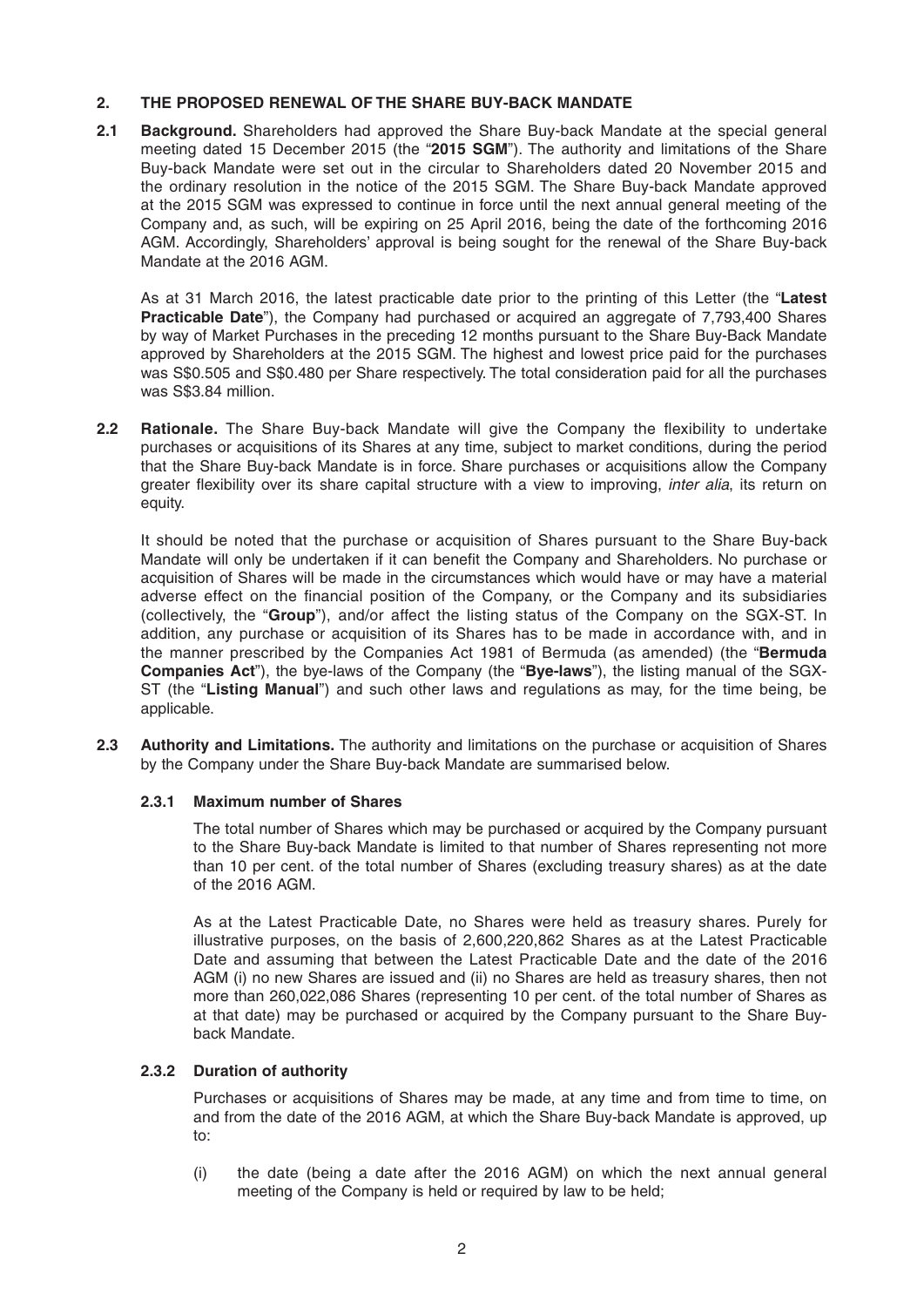- (ii) the date (being a date after the 2016 AGM) on which the authority conferred by the Share Buy-back Mandate is revoked or varied by the Company in general meeting; or
- (iii) the date (being a date after the 2016 AGM) on which the purchases or acquisitions of Shares pursuant to the Share Buy-back Mandate are carried out to the full extent mandated,

whichever is the earliest.

#### **2.3.3 Manner of purchase or acquisition of Shares**

Purchases or acquisitions of Shares may be made by way of:

- (i) purchase or acquisitions of Shares by the Company effected on the SGX-ST, through one or more duly licensed stockbrokers appointed by the Company for the purpose ("**Market Purchases**"); and/or
- (ii) purchase or acquisitions of Shares by the Company made under an equal access scheme or schemes for the purchase or acquisition of Shares from Shareholders ("**Off-Market Purchases**").

 The Directors may impose such terms and conditions which are not inconsistent with the Share Buy-back Mandate, the Listing Manual, the Bermuda Companies Act and the Byelaws, as they consider fit in the interests of the Company in connection with or in relation to any equal access scheme or schemes. As required under the Listing Manual, an Off-Market Purchase must, however, also satisfy all the following conditions prescribed by the Companies Act, Chapter 50 of Singapore (the "**Singapore Companies Act**"):

- (a) offers for the purchase or acquisition of Shares shall be made to every person who holds Shares to purchase or acquire the same percentage of their Shares;
- (b) all of those persons shall be given a reasonable opportunity to accept the offers made; and
- (c) the terms of all the offers shall be the same, except that there shall be disregarded:
	- (1) differences in consideration attributable to the fact that offers may relate to Shares with different accrued dividend entitlements;
	- (2) (if applicable) differences in consideration attributable to the fact that the offers relate to Shares with different amounts remaining unpaid; and
	- (3) differences in the offers introduced solely to ensure that each person is left with a whole number of Shares.

 Additionally, the Listing Manual provides that, in making an Off-Market Purchase, the Company must issue an offer document to all Shareholders which must contain, *inter alia*, the following information:

- (A) the terms and conditions of the offer;
- (B) the period and procedures for acceptances;
- (C) the reasons for the proposed Share purchases;
- (D) the consequences, if any, of Share purchases by the Company that will arise under the Singapore Code on Take-overs and Mergers (the "**Take-over Code**") or other applicable takeover rules;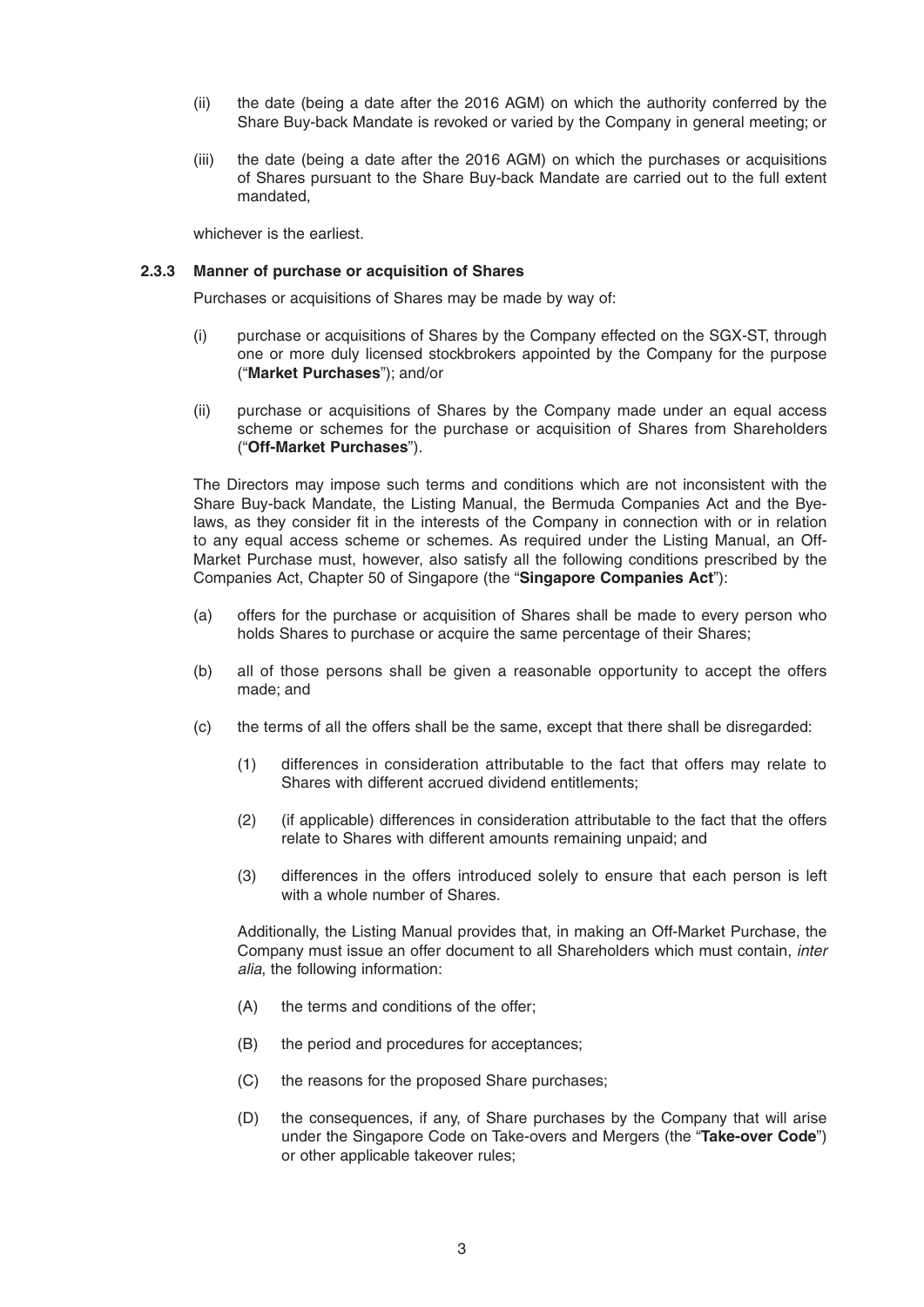- (E) whether the Share purchases, if made, would have any effect on the listing of the Shares on the SGX-ST;
- (F) details of any Share purchases made by the Company in the previous 12 months (whether Market Purchases or Off-Market Purchases), giving the total number of Shares purchased, the purchase price per Share or the highest and lowest prices paid for the purchases, where relevant, and the total consideration paid for the purchases; and
- (G) whether the Shares purchased by the Company will be cancelled or kept as treasury shares.

#### **2.3.4 Purchase Price**

 The purchase price (excluding brokerage, commission, applicable goods and services tax and other related expenses) to be paid for a Share will be determined by the Directors. However, the maximum purchase price to be paid for the Shares as determined by the Directors (the "**Maximum Price**") must not exceed:

- (i) in the case of a Market Purchase, five per cent. above the Average Closing Price; and
- (ii) in the case of an Off-Market Purchase, five per cent. above the Average Closing Price,

 in either case, excluding related expenses of the purchase or acquisition. For the above purposes:

 "**Average Closing Price**" means the average of the closing market prices of the Shares over the last five Market Days (as defined below) on which the Shares were transacted on the SGX-ST, before the date of the Market Purchase by the Company, or as the case may be, the date of the making of the offer pursuant to the Off-Market Purchase, and deemed to be adjusted in accordance with the listing rules of the SGX-ST for any corporate action which occurs after the relevant five-day period; and

 "**date of the making of the offer**" means the date on which the Company makes an offer for an Off-Market Purchase, stating therein the purchase price (which shall not be more than the Maximum Price for an Off-Market Purchase calculated on the foregoing basis) for each Share and the relevant terms of the equal access scheme for effecting the Off-Market Purchase.

#### **2.3.5 Solvency Test**

 Under the Bermuda Companies Act, no purchase by a company of its own shares may be effected if, on the date on which the purchase is to be effected, there are reasonable grounds for believing that the company is, or after the purchase would be, unable to pay its liabilities as they become due.

- **2.4 Status of Purchased or Acquired Shares.** Under Bermuda law, the Shares purchased or acquired by the Company shall be treated as cancelled immediately upon purchase or acquisition, unless such Shares are held by the Company as treasury shares. Upon cancellation of the Shares, the total issued capital of the Company will be diminished by the nominal value of Shares purchased or acquired by the Company. The Shares purchased or acquired by the Company shall not be taken as reducing the amount of the Company's authorised share capital.
- **2.5 Treasury Shares.** The Bye-laws currently do not allow for the holding of treasury shares.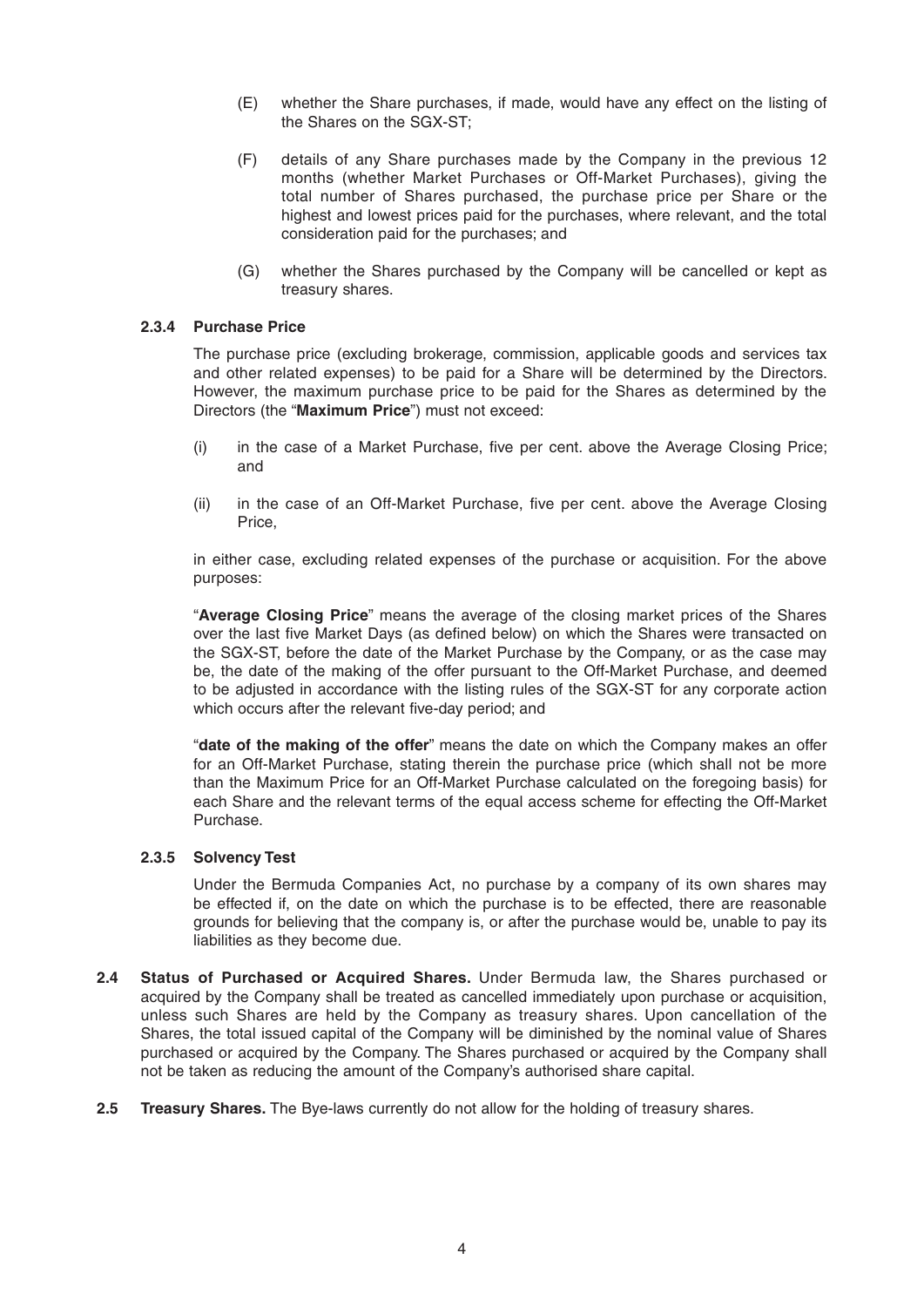- **2.6 Source of Funds.** In purchasing or acquiring Shares pursuant to the Share Buy-back Mandate, the Company may only apply funds legally available for such purchase or acquisition in accordance with the Bye-laws and applicable laws. Under the Bermuda Companies Act, any payment made by the Company in consideration of the purchase or acquisition of its Shares may be made out of the capital paid up thereon or out of the funds of the Company which would otherwise be available for dividend or distribution or out of the proceeds of a fresh issue of Shares made for the purposes of the repurchase. The premium, if any, payable on repurchase of Shares, is to be provided for out of funds of the Company which would otherwise be available for dividend or distribution or out of the share premium account of the Company (the "**Share Premium Account**") before the Shares are repurchased. The Company intends to use internal sources of funds, external borrowings, or a combination of internal resources and external borrowings, to finance purchases or acquisitions of its Shares. The Directors do not propose to exercise the Share Buy-back Mandate to such extent that it would materially affect the working capital requirements, financial flexibility or investment ability of the Group.
- **2.7 Financial Effects.** The financial effects on the Group arising from purchases or acquisitions of Shares which may be made pursuant to the Share Buy-back Mandate will depend on, *inter alia*, the manner in which the purchase or acquisition is funded, the aggregate number of Shares purchased or acquired and the consideration paid at the relevant time. The financial effects on the Group based on the audited consolidated financial statements of the Group for the financial year ended 31 December 2015 ("**FY2015 Results**") are based on the assumptions set out below.

### **2.7.1 Manner in which the Purchase or Acquisition is Funded**

 Under the Bermuda Companies Act, any payment made by the Company in consideration of the purchase or acquisition of its Shares may be made out of the capital paid up thereon or out of the funds of the Company which would otherwise be available for dividend or distribution or out of the proceeds of a fresh issue of Shares made for the purposes of the repurchase. The premium, if any, payable on repurchase of Shares, is to be provided for out of funds of the Company which would otherwise be available for dividend or distribution or out of the Share Premium Account before the Shares are repurchased.

 Where any payment made by the Company in consideration of the purchase or acquisition of Shares is made out of the capital paid up thereon or out of the proceeds of a fresh issue of Shares made for the purposes of the repurchase, the amount available for declaration and payment of cash dividends by the Company will not be reduced.

 Where any payment made by the Company in consideration of the purchase or acquisition of Shares is made out funds of the Company which would otherwise be available for dividend or distribution, such consideration (excluding brokerage, commission, applicable goods and services tax and other related expenses) will correspondingly reduce the amount available for declaration and payment of cash dividends by the Company.

#### **2.7.2 Maximum Price Paid for Shares Acquired or Purchased**

 Based on 2,600,220,862 issued Shares as at the Latest Practicable Date, the purchase by the Company of 10 per cent. of such Shares will result in the purchase or acquisition of 260,022,086 Shares.

 Assuming that the Company purchases or acquires the 260,022,086 Shares at the Maximum Price on the Latest Practicable Date, the maximum amount of funds required is approximately:

 (i) in the case of Market Purchases, S\$133,391,330 based on S\$0.513 for each Share (being the price equivalent to five per cent. above the Average Closing Price of the Shares traded on the SGX-ST over the last five days on which the SGX-ST is open for trading in securities ("**Market Days**") preceding the Latest Practicable Date); and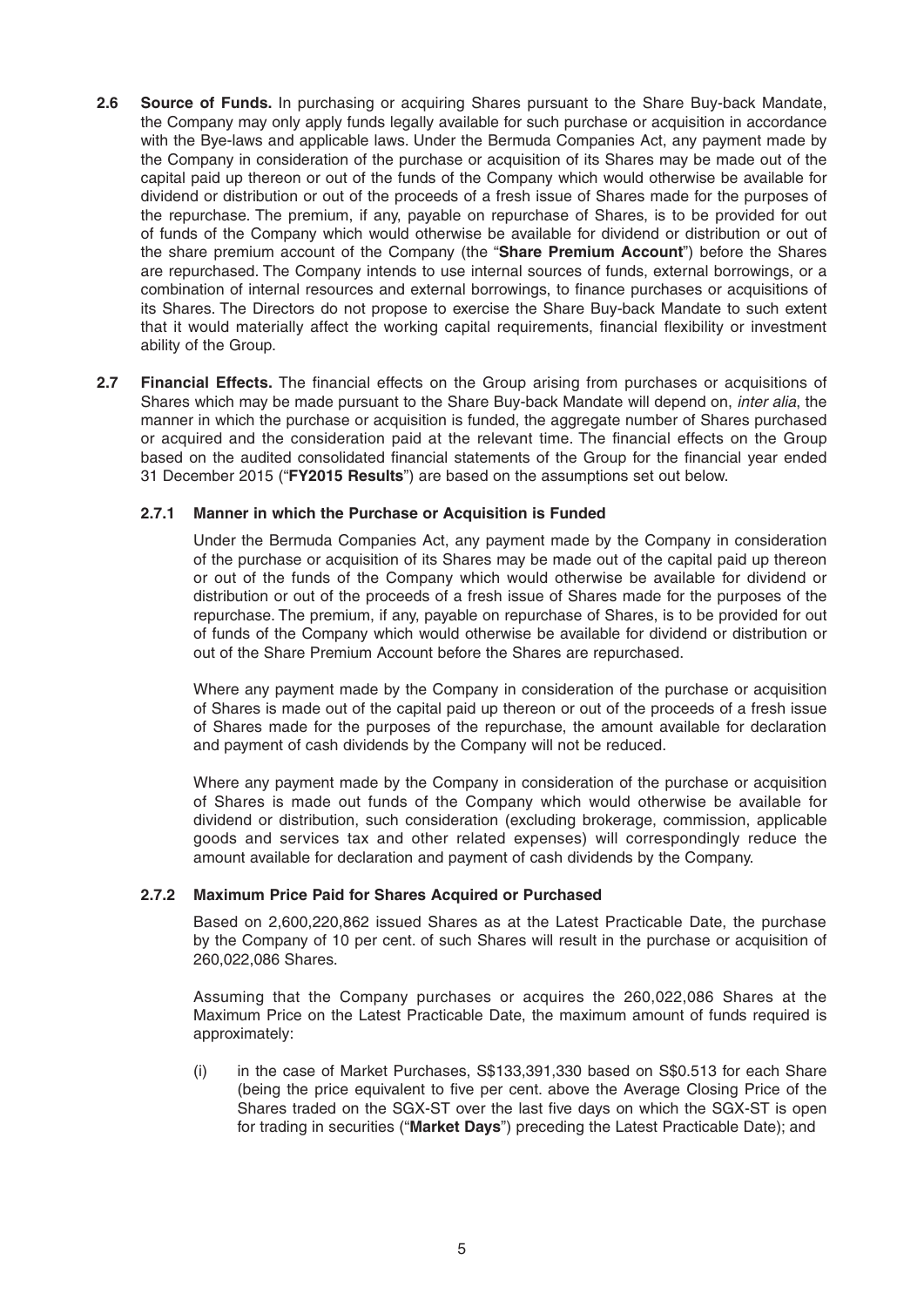- (ii) in the case of Off-Market Purchases, S\$133,391,330 based on S\$0.513 for each Share (being the price equivalent to five per cent. above the Average Closing Price of the Shares traded on the SGX-ST over the last five Market Days preceding the Latest Practicable Date).
- **2.7.3 For illustrative purposes only**, on the basis of the assumptions set out above as well as the following:
	- (i) the Share Buy-back Mandate had been effective on 1 January 2015;
	- (ii) the purchase of Shares took place at the beginning of the financial year on 1 January 2015;
	- (iii) there was no issuance of Shares after the Latest Practicable Date; and
	- (iv) the Share purchases were funded by internal resources and/or external borrowings,

the financial effects on the FY2015 Results would have been as follows:

#### **Purchases made equally out of profits (5%) and capital (5%) and all cancelled**(1)

|                                                         | <b>GROUP</b>                                                        |                                                                            | <b>COMPANY</b>                                                      |                                                                            |
|---------------------------------------------------------|---------------------------------------------------------------------|----------------------------------------------------------------------------|---------------------------------------------------------------------|----------------------------------------------------------------------------|
|                                                         | <b>Before</b><br><b>Share</b><br><b>Buy-back</b><br><b>HK\$'000</b> | <b>After</b><br><b>Share</b><br><b>Buy-back</b><br>HK\$'000 <sup>(2)</sup> | <b>Before</b><br><b>Share</b><br><b>Buy-back</b><br><b>HK\$'000</b> | <b>After</b><br><b>Share</b><br><b>Buy-back</b><br>HK\$'000 <sup>(2)</sup> |
| As at 31 December 2015                                  |                                                                     |                                                                            |                                                                     |                                                                            |
| Shareholders' funds <sup>(3)</sup>                      | 7,060,943                                                           | 6,283,298                                                                  | 10,015,000                                                          | 9,237,355                                                                  |
| <b>Net Asset Value</b>                                  | 7,297,020                                                           | 6,519,375                                                                  | 10,015,000                                                          | 9,237,355                                                                  |
| <b>Total assets</b>                                     | 13,938,948                                                          | 13,916,298                                                                 | 11,234,336                                                          | 11,211,686                                                                 |
| <b>Total liabilities</b>                                | 6,641,928                                                           | 7,396,923                                                                  | 1,219,336                                                           | 1,974,331                                                                  |
| Total borrowings <sup>(4)</sup>                         | 4,818,237                                                           | 5,573,232                                                                  | 1,193,866                                                           | 1,948,881                                                                  |
| Profit attributable to<br>Shareholders <sup>(5)</sup>   | 406,242                                                             | 383,592                                                                    | 73,301                                                              | 50,651                                                                     |
| Number of Shares ('000)                                 |                                                                     |                                                                            |                                                                     |                                                                            |
| Issued and paid-up Share<br>capital                     | 2,608,014                                                           | 2,347,992                                                                  | 2,608,014                                                           | 2,347,992                                                                  |
| Weighted average number of<br>issued and paid-up Shares | 2,571,291                                                           | 2,311,269                                                                  | 2,571,291                                                           | 2,311,269                                                                  |
| <b>Financial Ratios</b>                                 |                                                                     |                                                                            |                                                                     |                                                                            |
| Net Asset Value per Share (HK\$)                        | 2.80                                                                | 2.78                                                                       | 3.84                                                                | 3.93                                                                       |
| Earnings per Share (HK\$)                               | 0.158                                                               | 0.166                                                                      | n.m. <sup>(6)</sup>                                                 | n.m. <sup>(6)</sup>                                                        |
| Gearing Ratio <sup>(7)</sup>                            | 0.48                                                                | 0.53                                                                       | 0.11                                                                | 0.18                                                                       |

#### **Notes:**

 (1) The disclosed financial effects remain the same irrespective of whether the purchase of Shares is made by way of Market Purchases or Off-Market Purchases.

 $(2)$  Assumes that the Company purchases the maximum limit of 260,022,086 Shares at the Maximum Price of S\$0.513 per Share (being the price equivalent to five per cent. above the Average Closing Price of the Shares traded on the SGX-ST over the last five Market Days preceding the Latest Practicable Date).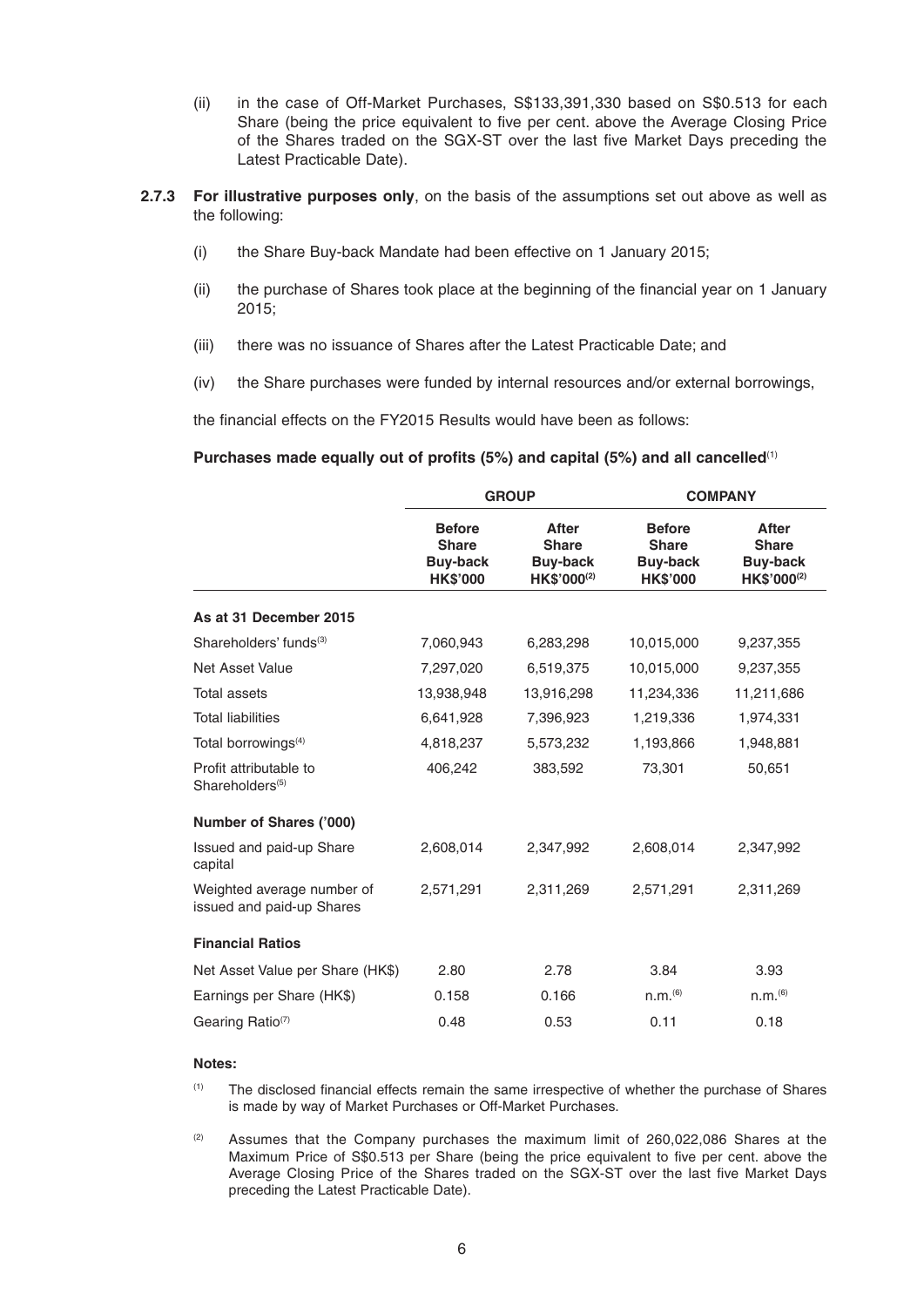- (3) "**Shareholders' funds**" means the aggregate amounts of share capital, share premium, foreign currency translation reserve, statutory reserve, other reserves and retained earnings.
- (4) "**Total borrowings**" means short term and long term borrowings.
- (5) "**Profit attributable to Shareholders**" after Share Buy-back has been adjusted by the notional interest expense incurred at the interest rate of three per cent. per annum less taxation.
- (6) "**n.m.**" means not meaningful.
- (7) "**Gearing Ratio**" represents the ratio of Total liabilities to Total assets.

#### **SHAREHOLDERS SHOULD NOTE THAT THE FOREGOING FINANCIAL EFFECTS ARE BASED ON THE FY2015 RESULTS AND THE ABOVE ASSUMPTIONS AND ARE FOR ILLUSTRATION ONLY. THE FY2015 RESULTS MAY NOT BE REPRESENTATIVE OF FUTURE PERFORMANCE.**

It should be noted that although the Share Buy-back Mandate would authorise the Company to purchase or acquire up to 10 per cent. of the total number of issued Shares, the Company may not necessarily purchase or acquire or be able to purchase or acquire the entire 10 per cent. In addition, the Shares purchased or acquired by the Company shall be treated as cancelled immediately upon purchase or acquisition. The Company will take into account both financial and non-financial factors (for example, stock market conditions and the performance of the Shares) in assessing the relative impact of a Share purchase before execution.

- **2.8 Taxation.** Shareholders who are in doubt as to their respective tax positions or any tax implications, or who may be subject to tax in a jurisdiction outside Singapore, should consult their own professional advisers.
- **2.9 Listing Status of the Shares.** The Listing Manual requires a listed company to ensure that at least 10 per cent. of the total number of its issued shares (excluding treasury shares, preference shares and convertible equity securities) in a class that is listed is held by public shareholders at all times.

As at the Latest Practicable Date, approximately 25.3 per cent. of the total number of Shares are held by public shareholders. Accordingly, the Company is of the view that there is a sufficient number of the Shares in issue held by public shareholders which would permit the Company to undertake purchases or acquisitions of its Shares through Market Purchases and/or Off-Market Purchases up to the full 10 per cent. limit pursuant to the Share Buy-back Mandate without affecting the listing status of the Shares on the SGX-ST. The Company will consider investor interests when maintaining a liquid market in its securities and will ensure that there is a sufficient float for an orderly market in its securities when purchasing its Shares.

**2.10 Listing Rules.** The Listing Manual restricts a listed company from purchasing shares by way of market purchases at a price per share which is more than five per cent. above the "average closing price", being the average of the closing market prices of the shares over the last five Market Days on which transactions in the shares were recorded, before the day on which the purchases were made, and deemed to be adjusted for any corporate action that occurs after the relevant five-day period. The Maximum Price for a Share in relation to Market Purchases referred to in paragraph 2.3.4(i) above complies with this requirement. Although the Listing Manual does not prescribe a maximum price in relation to purchases of shares by way of off-market purchases, the Company has set a cap of five per cent. above the Average Closing Price as the maximum price for a Share to be purchased or acquired by way of an Off-Market Purchase.

The Company will not undertake any purchase or acquisition of Shares pursuant to the Share Buyback Mandate at any time after any matter or development of a price sensitive nature has occurred or has been the subject of consideration and/or a decision of the Board until such price sensitive information has been publicly announced. In particular, the Company will not purchase or acquire any Shares during the two weeks immediately preceding, and up to the time of the announcement of, the Company's results for each of the first three quarters of its financial year and during the one month preceding, and up to the time of announcement of, the Company's results for the full financial year.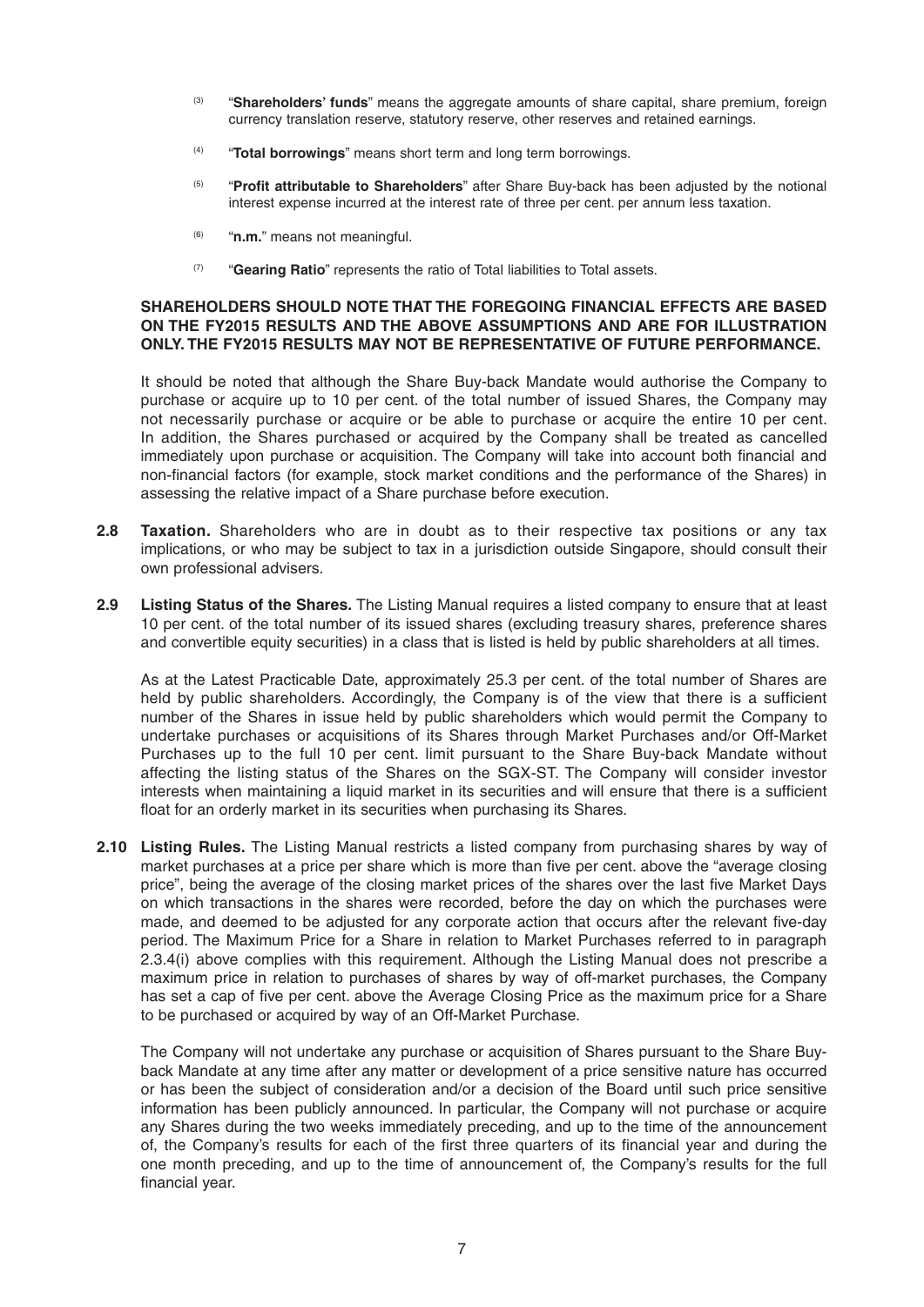- **2.11 Reporting Requirements.** The Listing Manual specifies that a listed company shall report all purchases or acquisitions of its shares to the SGX-ST not later than 9.00 a.m. (i) in the case of a Market Purchase, on the Market Day following the day of purchase or acquisition of any of its shares and (ii) in the case of an Off-Market Purchase, on the second Market Day after the close of acceptances of the offer. Such announcement (which must be in the form prescribed by the Listing Manual) must include details of the date of the purchase, the total number of shares purchased, the number of shares cancelled, the number of shares held as treasury shares, the purchase price per share or the highest and lowest prices paid for such shares, as applicable, the total consideration (including stamp duties and clearing charges) paid or payable for the shares, the number of shares purchased as at the date of announcement (on a cumulative basis), the number of shares excluding treasury shares and the number of treasury shares held after the purchase.
- **2.12 Take-over Implications.** Appendix 2 of the Take-over Code contains the Share Buy-back Guidance Note. The take-over implications arising from any purchase or acquisition by the Company of its Shares are set out below.

#### **2.12.1 Obligation to make a Take-over Offer**

 If, as a result of any purchase or acquisition by the Company of its Shares, the proportionate interest in the voting capital of the Company of a Shareholder and persons acting in concert with him increases, such increase will be treated as an acquisition for the purposes of Rule 14 of the Take-over Code. Consequently, a Shareholder or a group of Shareholders acting in concert with a Director could obtain or consolidate effective control of the Company and become obliged to make an offer under Rule 14 of the Take-over Code.

### **2.12.2 Persons Acting in Concert**

 Under the Take-over Code, persons acting in concert comprise individuals or companies who, pursuant to an agreement or understanding (whether formal or informal), co-operate, through the acquisition by any of them of shares in a company to obtain or consolidate effective control of that company.

 In addition, under the Take-over Code, certain persons are presumed to be acting in concert with each other, unless the contrary is established. For example, the following individuals and companies will be presumed to be acting in concert with each other:

- (i) the following companies:
	- (a) a company;
	- (b) the parent company of (a);
	- (c) the subsidiaries of (a);
	- (d) the fellow subsidiaries of (a);
	- (e) the associated companies of any of (a), (b), (c) or (d);
	- (f) companies whose associated companies include any of (a), (b), (c), (d) or (e); and
	- (g) any person who has provided financial assistance (other than a bank in the ordinary course of business) to any of the foregoing companies for the purchase of voting rights; and
- (ii) a company with any of its Directors (together with their close relatives, related trusts as well as companies controlled by any of the Directors, their close relatives and related trusts).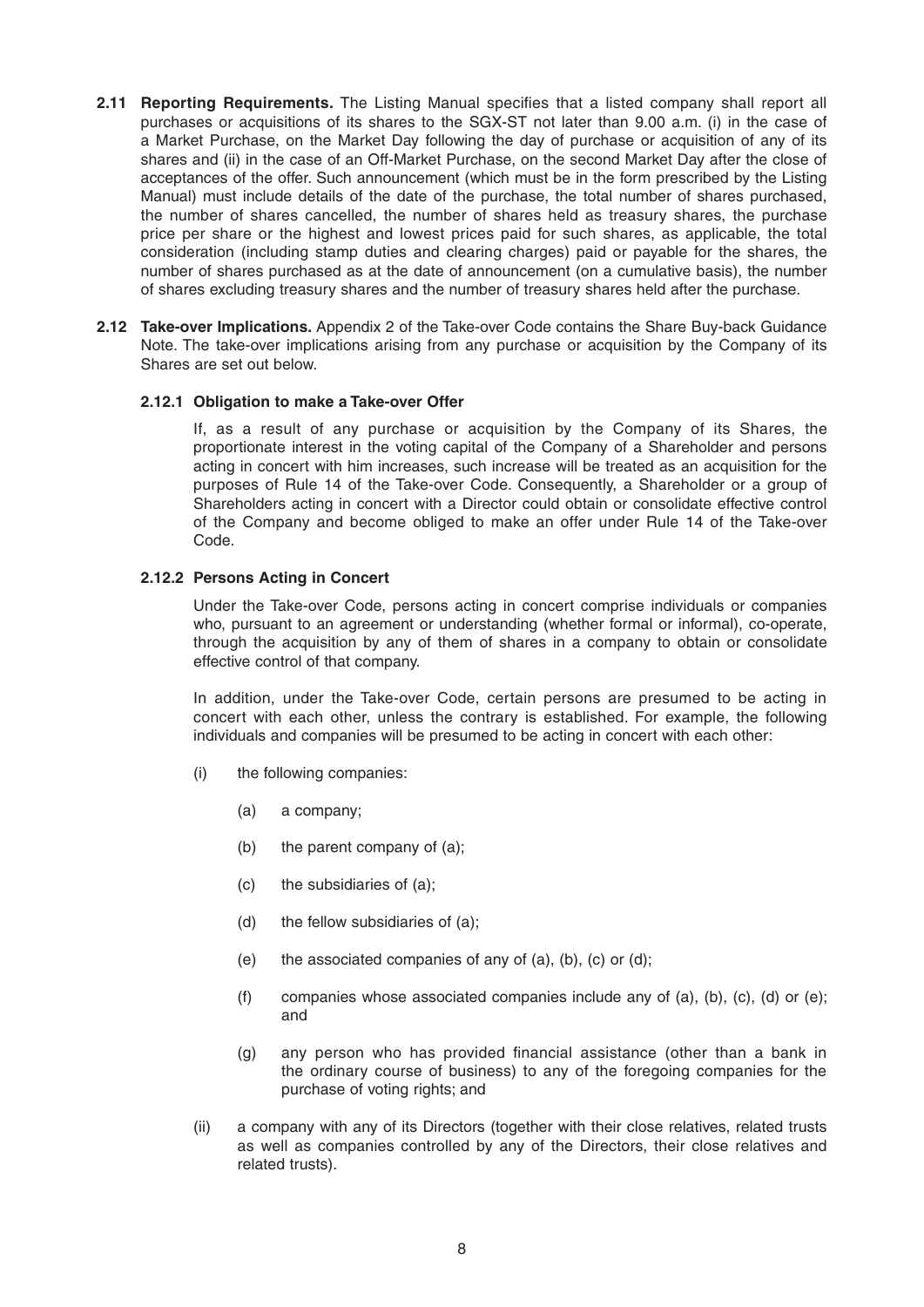The circumstances under which Shareholders, including Directors and persons acting in concert with them respectively, will incur an obligation to make a take-over offer under Rule 14 of the Take-over Code after a purchase or acquisition of Shares by the Company are set out in Appendix 2 to the Take-over Code.

### **2.12.3 Effect of Rule 14 and Appendix 2**

 In general terms, the effect of Rule 14 and Appendix 2 of the Take-over Code is that, unless exempted, Directors and persons acting in concert with them will incur an obligation to make a take-over offer under Rule 14 if, as a result of the Company purchasing or acquiring Shares, the voting rights of such Directors and their concert parties would increase to 30 per cent. or more, or in the event that such Directors and their concert parties hold between (and including) 30 per cent. and 50 per cent. of the Company's voting rights, if the voting rights of such Directors and their concert parties would increase by more than one per cent. in any period of six months. In calculating the percentages of voting rights of such Directors and their concert parties, treasury shares shall be excluded.

 Under Appendix 2 of the Take-over Code, a Shareholder not acting in concert with the Directors will not be required to make a take-over offer under Rule 14 if, as a result of the Company purchasing or acquiring its Shares, the voting rights of such Shareholder would increase to 30 per cent. or more, or, if such Shareholder holds between (and including) 30 per cent. and 50 per cent. of the Company's voting rights, the voting rights of such Shareholder would increase by more than one per cent. in any period of six months. Such Shareholder need not abstain from voting in respect of the resolution authorising the Share Buy-back Mandate.

 Based on the interests of the Substantial Shareholders as recorded in the Register of Substantial Shareholders as at the Latest Practicable Date as set out in paragraph 3.3 below, none of the Substantial Shareholders would become obliged to make a take-over offer for the Company under Rule 14 of the Take-over Code as a result of the purchase by the Company of the maximum limit of 10 per cent. of its issued Shares as at the Latest Practicable Date.

For the purposes of this Letter:

 "**Substantial Shareholders**" means in relation to the Company, a person who has an interest in one or more voting shares included in one of the classes of Shares in the Company and the total votes attached to such Share(s) is not less than five per cent. of the total votes attached to all the voting shares included in that class.

**SHAREHOLDERS WHO ARE IN DOUBT AS TO THEIR OBLIGATIONS, IF ANY, TO MAKE A MANDATORY TAKE-OVER OFFER UNDER THE TAKE-OVER CODE AS A RESULT OF ANY PURCHASE OR ACQUISITION OF SHARES BY THE COMPANY SHOULD CONSULT THE SIC AND/OR THEIR PROFESSIONAL ADVISERS AT THE EARLIEST OPPORTUNITY.**

# **3. FURTHER INFORMATION**

**3.1 Interests of Directors and Controlling Shareholders.** None of the Directors or, to the best of the Company's knowledge, the controlling Shareholders of the Company, has any interest, direct or indirect, in the Share Buy-back Mandate (other than through their respective shareholdings in the Company).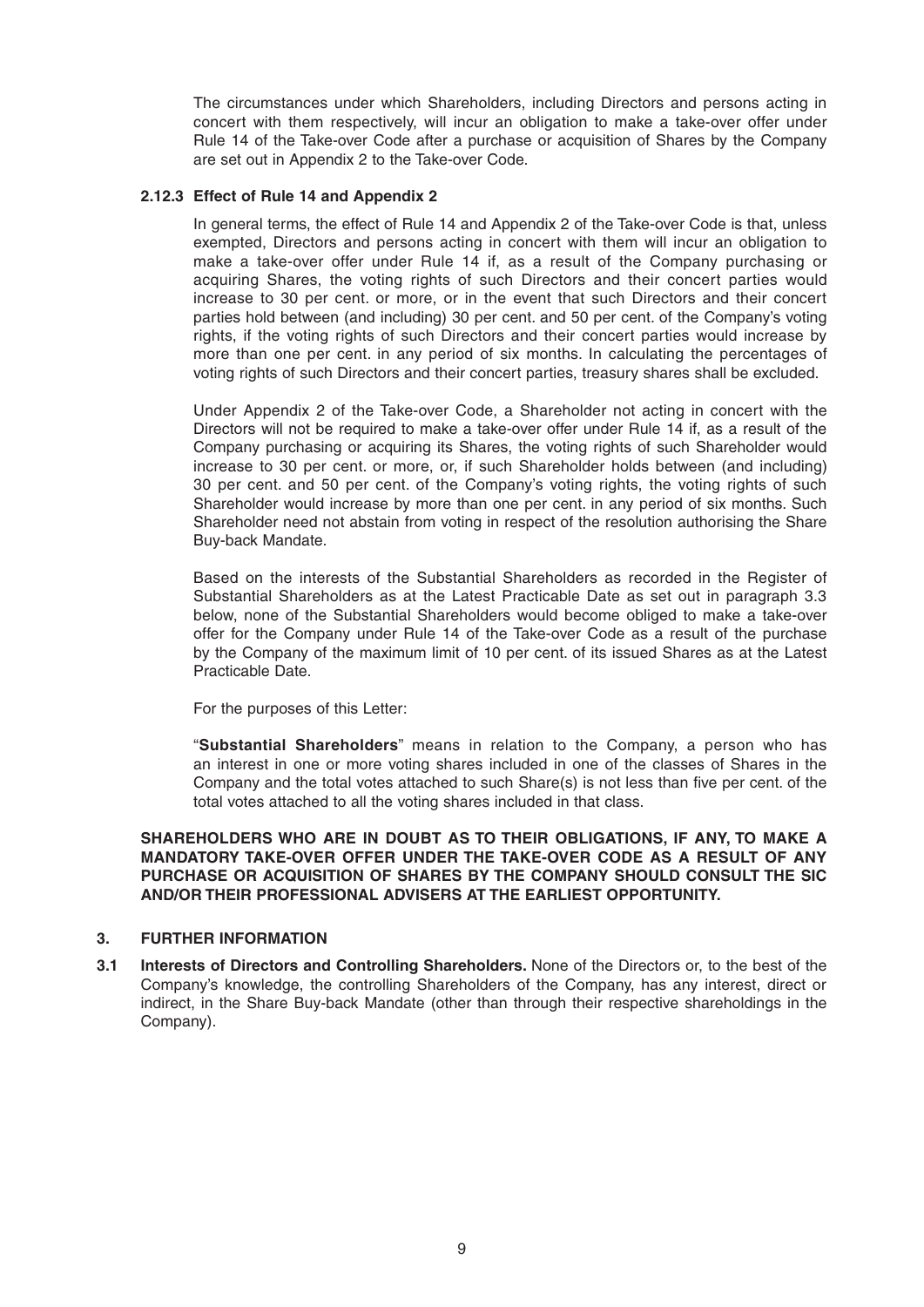**3.2 Shareholding Interests of Directors.** The interests of Directors in the Company as recorded in the Register of Directors' Shareholdings as at the Latest Practicable Date are set out below:

|                        |                          | <b>Direct Interest</b> |                      | <b>Deemed Interest</b> |  |
|------------------------|--------------------------|------------------------|----------------------|------------------------|--|
| <b>Directors</b>       | <b>No. of Shares</b>     | %                      | <b>No. of Shares</b> | %                      |  |
| Mr Wang Tianyi         |                          | -                      |                      |                        |  |
| Mr An Xuesong          | $\overline{\phantom{a}}$ | -                      |                      |                        |  |
| Mr Chen Tao            | $\overline{\phantom{a}}$ | ۰                      | ٠                    |                        |  |
| Mr Yang Zhiqiang       | -                        | -                      |                      |                        |  |
| Mr Zhai Haitao         | ٠                        | ۰                      |                      |                        |  |
| Mr Lim Yu Neng Paul(1) | $\overline{\phantom{a}}$ | -                      | 1,608,400            | 0.06                   |  |
| Ms Cheng Fong Yee      | 622.266                  | 0.02                   |                      |                        |  |

#### **Note:**

- (1) Mr Lim Yu Neng Paul is deemed interested in 100,000 Shares held in the name of Citibank Nominees Singapore Pte. Ltd and 1,508,400 Shares held in the name of DBS Nominees (Pte) Ltd.
- **3.3 Shareholding Interests of Substantial Shareholders.** The interests of Substantial Shareholders in the Shares as recorded in the Register of Substantial Shareholders as at the Latest Practicable Date are set out below:

|                                                                              | <b>Direct Interest</b> |       | <b>Deemed Interest</b> |       |
|------------------------------------------------------------------------------|------------------------|-------|------------------------|-------|
| <b>Substantial Shareholders</b>                                              | No. of Shares          | $\%$  | No. of Shares          | %     |
| China Everbright Water<br><b>Holdings Limited</b>                            | 1,940,269,305          | 74.62 |                        | ۰     |
| China Everbright Environmental<br>Protection Holdings Limited <sup>(1)</sup> |                        |       | 1,940,269,305          | 74.62 |
| China Everbright International<br>Limited <sup>(2)</sup>                     | ۰                      |       | 1,940,269,305          | 74.62 |
| Guildford Limited <sup>(3)</sup>                                             | ۰                      |       | 1,940,269,305          | 74.62 |
| Datten Investments Limited <sup>(4)</sup>                                    |                        |       | 1,940,269,305          | 74.62 |
| China Everbright Holdings<br>Company Limited <sup>(5)</sup>                  | -                      |       | 1,940,269,305          | 74.62 |
| China Everbright Group Ltd. <sup>(6)</sup>                                   | ۰                      |       | 1,940,269,305          | 74.62 |
| Central Huijin Investment Ltd. <sup>(7)</sup>                                |                        |       | 1,940,269,305          | 74.62 |

#### **Notes:**

- (1) China Everbright Environmental Protection Holdings Limited, which is the holding company of China Everbright Water Holdings Limited, is deemed to have an interest in the Shares held by China Everbright Water Holdings Limited.
- <sup>(2)</sup> China Everbright International Limited is the holding company of China Everbright Environmental Protection Holdings Limited and is deemed to have an interest in the Shares in which China Everbright Environmental Protection Holdings Limited has an interest.
- (3) Guildford Limited holds more than 20 per cent. but not more than 50 per cent. of the total issued shares of China Everbright International Limited and is deemed to have an interest in the Shares in which China Everbright International Limited has an interest.
- (4) Datten Investments Limited is the holding company of Guildford Limited and is deemed to have an interest in the Shares in which Guildford Limited has an interest.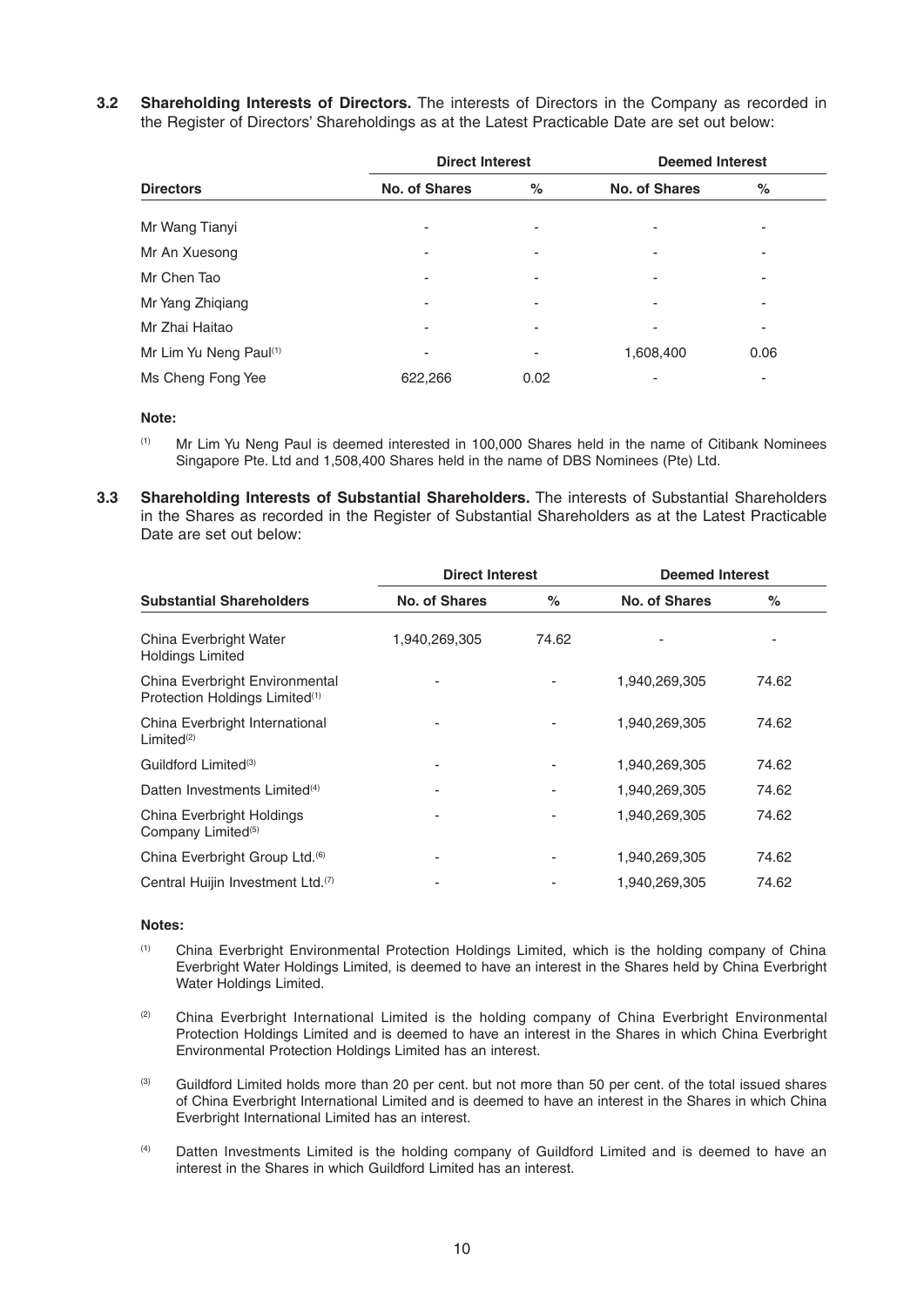- (5) China Everbright Holdings Company Limited is the holding company of Datten Investments Limited and is deemed to have an interest in the Shares in which Datten Investments Limited has an interest.
- (6) China Everbright Group Ltd. is the holding company of China Everbright Holdings Company Limited and is deemed to have an interest in the Shares in which China Everbright Holdings Company Limited has an interest.
- (7) Central Huijin Investment Ltd. holds 55.67 per cent. of the shares in China Everbright Group Ltd. and is deemed to have an interest in the Shares in which China Everbright Group Ltd. has an interest.

#### **4. DIRECTORS' RECOMMENDATION**

The Directors having considered, *inter alia*, the terms and the rationale of the Share Buy-back Mandate, are of the opinion that the Share Buy-back Mandate is in the interests of the Company and the Shareholders. Accordingly, the Directors recommend that Shareholders vote in favour of the respective resolutions in respect of the Share Buy-back Mandate at the 2016 AGM to be held on 25 April 2016.

### **5. ANNUAL GENERAL MEETING**

The 2016 AGM will be held at Pan Pacific Singapore, Ocean 4-5, Level 2, 7 Raffles Boulevard, Marina Square, Singapore 039595 on 25 April 2016 at 9.30 a.m. (Singapore time) for the purpose of considering and, if thought fit, passing with or without any modifications, the resolutions as set out in the Notice.

### **6. ACTION TO BE TAKEN BY SHAREHOLDERS AND DEPOSITORS**

Under the Bermuda Companies Act, Depositors shall not be regarded as Shareholders entitled to attend the 2016 AGM and vote at general meetings convened by the Company.

A Depositor which is a corporation and wishes to attend and vote at the 2016 AGM may do so as the proxy of The Central Depository (Pte) Limited ("**CDP**") if its name is shown in the records of CDP as at a time not earlier than 48 hours prior to the time of the 2016 AGM and by completing, signing and returning the enclosed depositor proxy form in respect of the AGM ("**Depositor Proxy Form**"), in accordance with the instructions printed thereon as soon as possible and, in any event, so as to reach the office of the Company's Singapore Share Transfer Agent, Boardroom Corporate & Advisory Services Pte Ltd at 50 Raffles Place, #32-01 Singapore Land Tower, Singapore 048623, not less than 48 hours before the time fixed for the 2016 AGM.

Pursuant to Bye-law 77(1)(b) of the Bye-laws, unless CDP specifies otherwise in a written notice to the Company, CDP shall be deemed to have appointed the Depositors who are individuals and whose names are shown in the records of CDP as at a time not earlier than 48 hours prior to the time of the relevant general meeting supplied by CDP to the Company, as CDP's proxies to vote on behalf of CDP at a general meeting of the Company. As such, a Depositor who is an individual and whose name is listed in the Depository Register as at 48 hours before the time of the 2016 AGM may attend and vote at the 2016 AGM without having to complete or return any form of proxy.

A Depositor who is an individual and is unable to attend the 2016 AGM but wishes to appoint nominee(s) to attend the meeting and vote on his behalf, must complete, sign and return the enclosed Depositor Proxy Form in accordance with the instructions printed thereon as soon as possible and, in any event, so as to reach the office of the Company's Singapore Share Transfer Agent, Boardroom Corporate & Advisory Services Pte Ltd at 50 Raffles Place, #32-01 Singapore Land Tower, Singapore 048623, not less than 48 hours before the time fixed for the 2016 AGM. The completion and return of the Depositor Proxy Form by an individual Depositor will not prevent him from attending and voting in person at the 2016 AGM as a proxy of CDP if he subsequently wishes to do so, in place of his proxy.